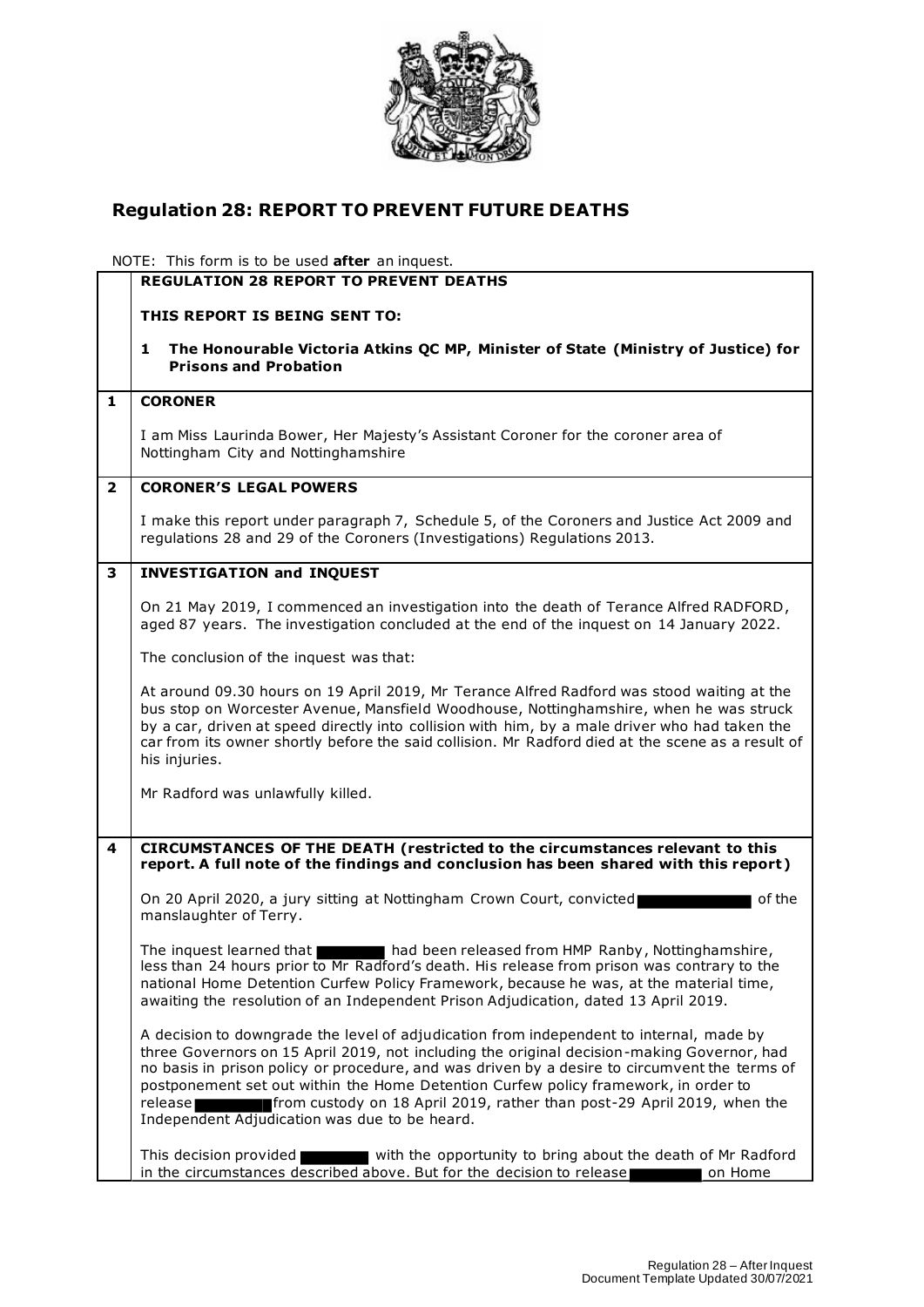

|   | <b>SELENCION DE</b>                                                                                                                                                                                                                                                                                                                                                                                                                                                                                                                                                                                                                                                                                             |
|---|-----------------------------------------------------------------------------------------------------------------------------------------------------------------------------------------------------------------------------------------------------------------------------------------------------------------------------------------------------------------------------------------------------------------------------------------------------------------------------------------------------------------------------------------------------------------------------------------------------------------------------------------------------------------------------------------------------------------|
|   | Dentention Curfew, Mr Radford would not have died when he did and in the manner he did.                                                                                                                                                                                                                                                                                                                                                                                                                                                                                                                                                                                                                         |
|   | release from prison, he was considered by prison staff to pose a risk<br>At the time of<br>of causing harm to others, such that he could not be safely managed on the general<br>residential block, and instead had been detained in the segregation unit since 29 March 2019.<br>While in the segregation unit, he had continued to engage in behaviour that placed others at<br>risk of harm, including fire setting and assault. At the material time, the Home Detention<br>Curfew Policy Framework did not expressly prohibit prisoners from being released<br>early from their sentence on home detention curfew directly from the segregation unit or on<br>account of their behaviour while in custody. |
|   | The Probation Support Officer had not completed a pre-release risk assessment, and had not<br>considered any risks associated with his release above and beyond the suitability of the<br>proposed release address.                                                                                                                                                                                                                                                                                                                                                                                                                                                                                             |
|   | There was no information sharing between prison, mental health services and probation staff,<br>that considered research is risk of harm to others on release, in the context of a prisoner who<br>was known to have stopped taking his mental health medication and had disengaged from<br>mental health services, who required isolation in the segregation unit due to his repeated<br>violent outbursts, and who had displayed unusual and bizarre behaviour in the 48 hours prior<br>to his release.                                                                                                                                                                                                       |
| 5 | <b>CORONER'S CONCERNS</b>                                                                                                                                                                                                                                                                                                                                                                                                                                                                                                                                                                                                                                                                                       |
|   | During the course of the investigation my inquiries revealed matters giving rise to concern. In<br>my opinion there is a risk that future deaths could occur unless action is taken. In the<br>circumstances it is my statutory duty to report to you.                                                                                                                                                                                                                                                                                                                                                                                                                                                          |
|   | The MATTERS OF CONCERN are as follows:<br>(brief summary of matters of concern)                                                                                                                                                                                                                                                                                                                                                                                                                                                                                                                                                                                                                                 |
|   | 1. The national Home Detention Curfew Policy Framework permits the release of<br>eligible prisoners directly from the Prison's segregation unit, in circumstances<br>where the prisoner has been placed in the segregation unit because the elevated risk<br>of harm they pose to staff and other prisoners cannot be safely managed within the<br>general prison population.                                                                                                                                                                                                                                                                                                                                   |
|   | The public may rightly be concerned that prisoners deemed 'too risky' to reside within<br>the general prison population; with its strict curfews and regime, use of locked cells,<br>and trained prison personnel with protective gear, can still be released early from<br>their sentence under the terms of the Policy.                                                                                                                                                                                                                                                                                                                                                                                       |
|   | 2. The national Home Detention Curfew Policy does not expressly require<br>consideration or assessment of the prisoner's risk of harm to others, beyond<br>the suitability of the proposed release address. If a broader assessment of risk<br>of harm to others is anticipated by the Policy, there is no guidance on who should<br>complete the assessment (singular or multi-agency input), when it should be<br>completed, and what factors ought to be considered as part of that assessment.                                                                                                                                                                                                              |
|   | 3. The national Home Detention Curfew Policy contains no framework for multi-<br>agency information sharing with regards to the assessment and management of<br>risk for those deemed eligible for early release under the terms of the Policy.                                                                                                                                                                                                                                                                                                                                                                                                                                                                 |
| 6 | <b>ACTION SHOULD BE TAKEN</b>                                                                                                                                                                                                                                                                                                                                                                                                                                                                                                                                                                                                                                                                                   |
|   | In my opinion action should be taken to prevent future deaths and I believe you have the<br>power to take such action.                                                                                                                                                                                                                                                                                                                                                                                                                                                                                                                                                                                          |